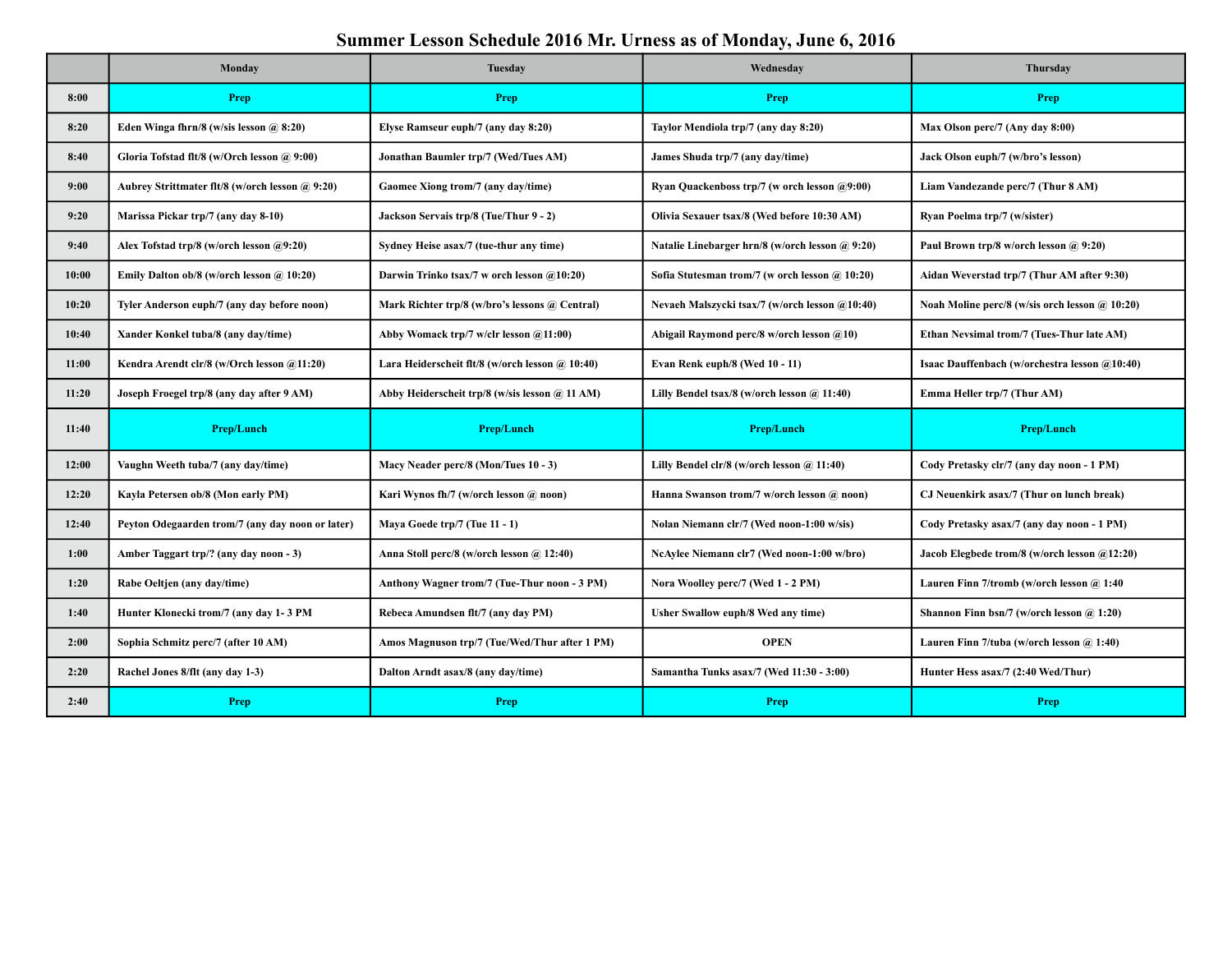## **Summer Lesson Schedule 2016 Mr. Schreader as of Monday, June 6, 2016**

|       | Monday                                       | <b>Tuesday</b>                                 | Wednesday                                                          | Thursday                                         |
|-------|----------------------------------------------|------------------------------------------------|--------------------------------------------------------------------|--------------------------------------------------|
| 8:00  | Prep                                         | Prep                                           | Prep                                                               | Prep                                             |
| 8:20  | Imari Graw clr/6 (Mon 8 AM)                  | Odessa Barreyro tsax/6 (any day/time)          | Ayla Swallow perc/6 (Wed/any time)                                 | Edara Grandharu perc/6 (Thur 8 AM)               |
| 8:40  | Taryn Winga trom/6 (w/sis lesson $(a)$ 8:20) | Jack Murphy clr/6 (8 - Noon)                   | Brittney Mislivecek trp/6 (Wed 8-9)                                | Madison DeGregg clr/6 (Thur 9 AM)                |
| 9:00  | Troy Greenwold trp/6 (?)                     | Jaybriel Jones flt/6 (any day 9, 11 or 1-3)    | Drew Wonderling clr/6 (Wed 9 AM)                                   | Eleanor Brown perc/6 (w/orch lesson @ 9:20)      |
| 9:20  | Ashton Pfaff trp/6 (Mon 9 AM)                | Sienna Torgerud (any day 8 - 11 AM)            | Abigail Reed flt/6 (Wed 9 - noon)                                  | Christian Blank clr/6 (Thur 9 AM)                |
| 9:40  | Kylie Graul trp/6 (Mon/Tues 10 AM)           | <b>Adam Bauer trom/6 (Tues 10 AM)</b>          | Jacob Motzel tsax/6 (?)                                            | Collin Erickson asax/6 (any day 8 - 11 AM)       |
| 10:00 | Gracee Hartung clr/6 (any day 10 - 11 AM)    | Evan Sobkowiak clr/6 (Tues 10 AM)              | Madison Weeden trp/6 (Tue/Wed 10 - Noon)                           | Natalie Moline asax/6 (w/orch lesson @ 10:20)    |
| 10:20 | Ryan Titcomb perc/6 (Mon, Thur/anytime)      | William Clements trom/6 (w/bro lesson @ 10 AM) | Sawyer Drout clr/6 (Wed 11 AM)                                     | Revna Kessen flt/6 (Thur 10 - 2)                 |
| 10:40 | Mason Roth trp/6 (any day 10 - noon)         | Anden Schieldt asax/6 (Tues 10 AM)             | Lily Callahan-Nehring flt/6 (w/orch lesson @11:20)                 | Sarah Dalton trp/6 (any day 11 AM)               |
| 11:00 | Ashlyn Ritter trp/6 (Mon 11 AM)              | Louis Holmes clr/6 (Tues/Thur 10 - 11)         | William Hefti trom/6 (w/orch lesson @11:20)                        | Natasha Schutzkus clr/6 (Mon, Tue or Thur 11 AM) |
| 11:20 | Aubrey Hass flt/6 (?)                        | Andrew Berra trp/6 (any day 11 AM)             | Brooklyn Lockington clr/6 (w/orch lesson @ 11:40)                  | Aiden Denzer trp/6 (Mon/Thur 11 AM)              |
|       |                                              |                                                |                                                                    |                                                  |
| 11:40 | Prep                                         | <b>Prep</b>                                    | Prep                                                               | Prep                                             |
| 12:00 | Sophia Pence flt/6 (w/orch lesson @ 12:20)   | Daniel Miller tuba/6 (Tues Noon)               | Madisyn Wuensch asax/6 (Wed Noon - 2 PM)                           | Lilly Carr ?/6 (any day/time)                    |
| 12:20 | Allie Schlicht oboe/6 (Mon 1 PM)             | Trey Yanske trp/6 (Tues Noon)                  | Madeline Petersen trom/6 (Wed 11 - 3 PM)                           | Kaitlyn Klich clr/6 (Thur Noon - 3 PM)           |
| 12:40 | Orlando Vega trom/6 (Any day 1 PM)           | O'Maryo Krause - Narurdin tuba/6 (Tues 1 PM)   | Devin Gregory clr/6 (Wed 1 PM)                                     | Amelia Hein asax/6 (Wed/Thur any time)           |
| 1:00  | Mollie Peterson-Johnson trp/6 (Mon 1 - 2 PM) | Lilly Childs trom/6 (Tues 1 PM)                | Karyna Tereshchenko clr/6 (Wed 1 PM)                               | Tyler Young hrn/6 (any day 1 PM)                 |
| 1:20  | Nic Williams tuba/6 (any day 1:20 PM)        | Connor Becker trp/6 (Tues 1 PM)                | Havlie Feven clr/6 (Wed 1 PM)                                      | Grace Madsen asax/6 (Thur 1 - 2 PM)              |
| 1:40  | Giana Gerrard clr/6 (Mon 2 PM)               | Abigail Powell hrn/6 (any day 10 - 3 PM)       | Kirk Plumer trp/6 (Wed 1 PM)                                       | Jaden Kaiser clr (Thur 1 - 3 PM)                 |
| 2:00  | Jasmine Ellefson trom/6 (Mon 2 PM)           | Sam Nesler tromb (Mon-Thur 2:00)               | Robert Flege trp/6 (Wed 1 PM)<br>Christian Corbin trp/6 (Wed 2 PM) | Ella Klose trom/6 (Thur 2 PM)                    |
| 2:20  | Trysten Fish trom (Mon-Thurs 1-2 PM)         | Wesley Barnhart trp/6 (Tues 12:20 OR 2:20)     | Raiden Bush tsax/6 (Wed 2 PM)                                      | Haley Ogle clr/6 (Wed/Thur 2 PM)                 |
| 2:40  | Cadie Gray flt/6 (any day/ 1 - 2 PM)         | William Panek trp/6 (Tues 2 PM)                | Madsin Wirts bguitar/6 (Wed 2:40)                                  | Christopher McCarty trp/6 (Any day 2:40)         |